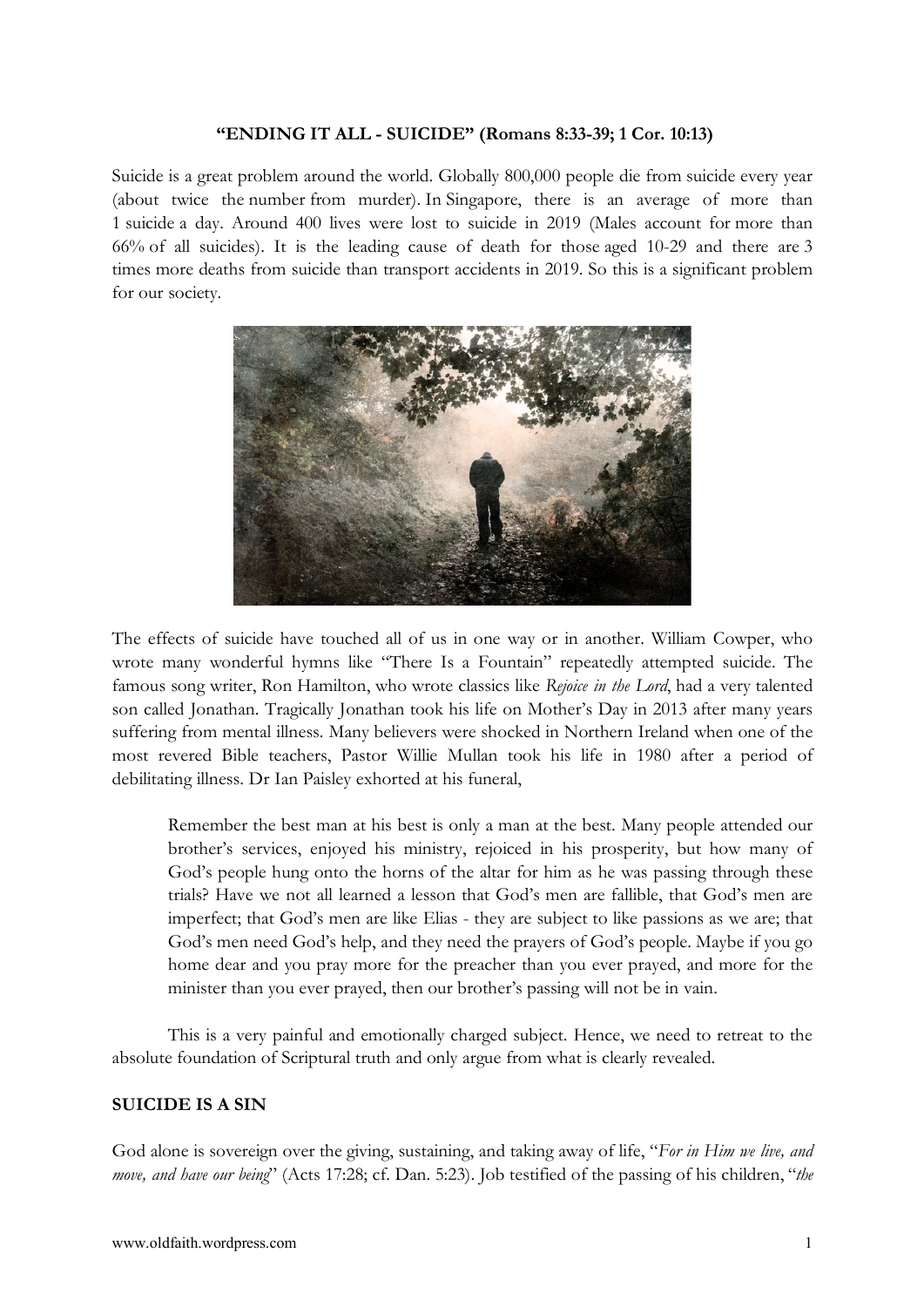*LORD gave, and the LORD hath taken away; blessed be the name of the LORD*." (Job 1:21) In Psalm 139:16, David affirms that God ordained all of his days before he was even born. When Solomon wrote of "*A time to be born, and a time to die*" he went on to say of God, "*He hath made every thing beautiful in His time*" (Eccl. 3:2, 11). Hence no one has the right to defy or undermine that process, as it would be an attack on God's sovereign prerogative rights to give and take life. Suicide is a sinful rejection of God's gift of life.

Human beings are unique as we are made in the image of God (Gen. 1:26-27). To take the life of another human being is to desecrate that image. God judged Cain directly when he committed the first murder. Even unbelievers intuitively recognise that reality – hence the fact we call for the police when our neighbour is murdered and not when our neighbour's chicken is killed for dinner!

The taking of the life of a human by another human is clearly limited in Scripture to very specific circumstances e.g. warfare, capital punishment etc. Suicide is not a justified ground in Scripture for taking human life. Most theologians recognise that suicide is self-murder i.e. unjustified killing of a human life. This is a transgression of the sixth commandment, "*thou shalt not kill*" (Exod. 20). We have no more right to destroy our lives than we have to destroy the life of another man. Anyone who commits suicide has to face God in eternity with their own blood on their hands, "*So then every one of us shall give account of himself to God*" (Rom. 14:12).

Believers especially recognise the sanctity of our body and life, as God has sole rights over our lives "*What? know ye not that your body is the temple of the Holy Ghost which is in you, which ye have of God, and ye are not your own? For ye are bought with a price: therefore glorify God in your body, and in your spirit, which are God's*" (1 Cor. 6:19-20; cf. Rom. 12:1-2).



Suicide is a powerful statement of unbelief in God's sovereign power and provision. It is rooted in a fatalistic unbiblical view of life that sees the future as hopeless and without meaning. A person who commits suicide believes the lie of the devil that he or she is "Better dead than alive." However, our future on earth is never hopeless (Acts 24:15; Romans 5:2-5, 8:24; 2 Cor. 1:10.) or devoid of meaning (Romans 8:28; Col. 1:29) when God is involved. There is always a way to escape the temptations and trials of life, "*There hath no temptation taken you but such as is common to man: but God is faithful, who will not suffer you to be tempted above that ye are able; but will with the temptation also make a way to escape, that ye may be able to bear it*" (1 Cor. 10:13). Suicide is essentially a denial of God's sovereign power to preserve and provide for us in our darkest hour.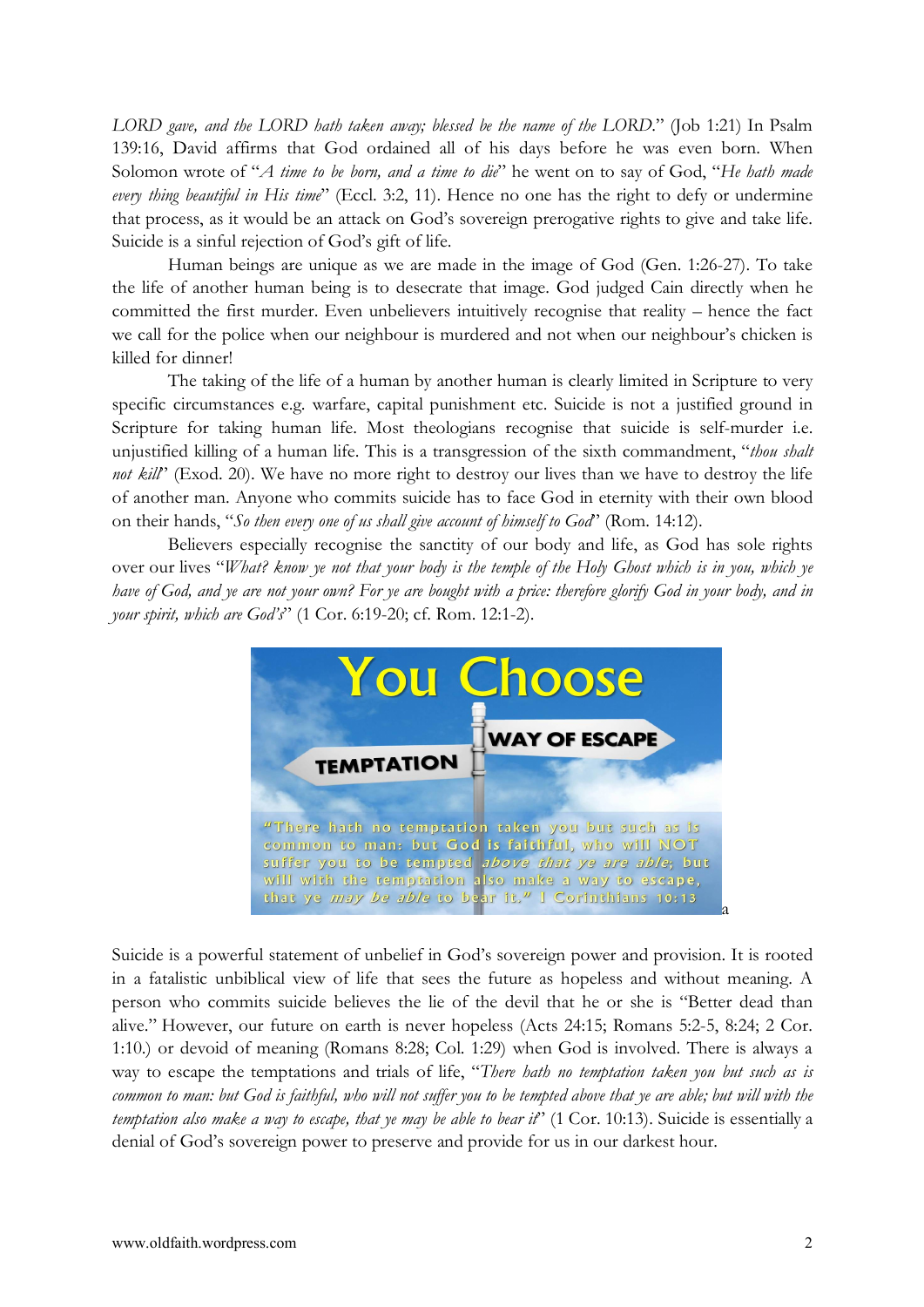Furthermore, suicide is a very selfish act as it leaves tremendous sorrow for many loved ones and friends to deal with on earth. These are the people who have to pick up the broken pieces left behind and rebuild lives. This can eventually produce great bitterness and anger towards the one who committed suicide. The taking of one's life is also a bad testimony for any professing Christian, as it portrays God's care and love in a wrong way to those around us. Indeed, the fact that believers (and often unbelievers) question the reality of a professing believer who commits suicide should warn of this. In Hebrews 11:13 we read of the OT saints who, "*died in faith*." The Bible repeatedly mentions the association of faith with death, which reveals an important part in our testimony is not only how we live and also how we die. John Wesley used to say of the old Methodists, "our people die well." Believers are meant to die well by having the desire of Paul that, "*Christ shall be magnified in my body, whether it be by life, or by death.*" (Philp. 1:20)

### **EXAMPLES OF SUICIDE IN THE BIBLE**

There are a number of suicides recorded in the Bible. None of them are associated with people of godly character or conduct such as Abimelech the son of Gideon (Jud. 9:54) and Zimri (I Kings. 16:18–19). We will survey some of the other prominent ones.



(1) **KING SAUL** - The first one that we read who committed suicide was King Saul,

**Then said Saul unto his armourbearer, Draw thy sword, and thrust me through therewith; lest these uncircumcised come and thrust me through, and abuse me. But his armourbearer would not; for he was sore afraid. Therefore Saul took a sword, and fell upon it. And when his armourbearer saw that Saul was dead, he fell likewise upon his sword, and died with him. (1 Sam. 31:4-5)**

Saul's demise by apparent suicide was the end of a long process of self-destruction and rejection of God's mercy by his refusal to repent. Campbell Morgan observed scathingly, "Suicide is always the ultimate action of cowardice. In the case of Saul, and in many similar cases, it is perfectly natural; but let it never be glorified as heroic. It is the last resort of the man who dare not stand up to life." Saul's armourbearer also committed suicide with his master.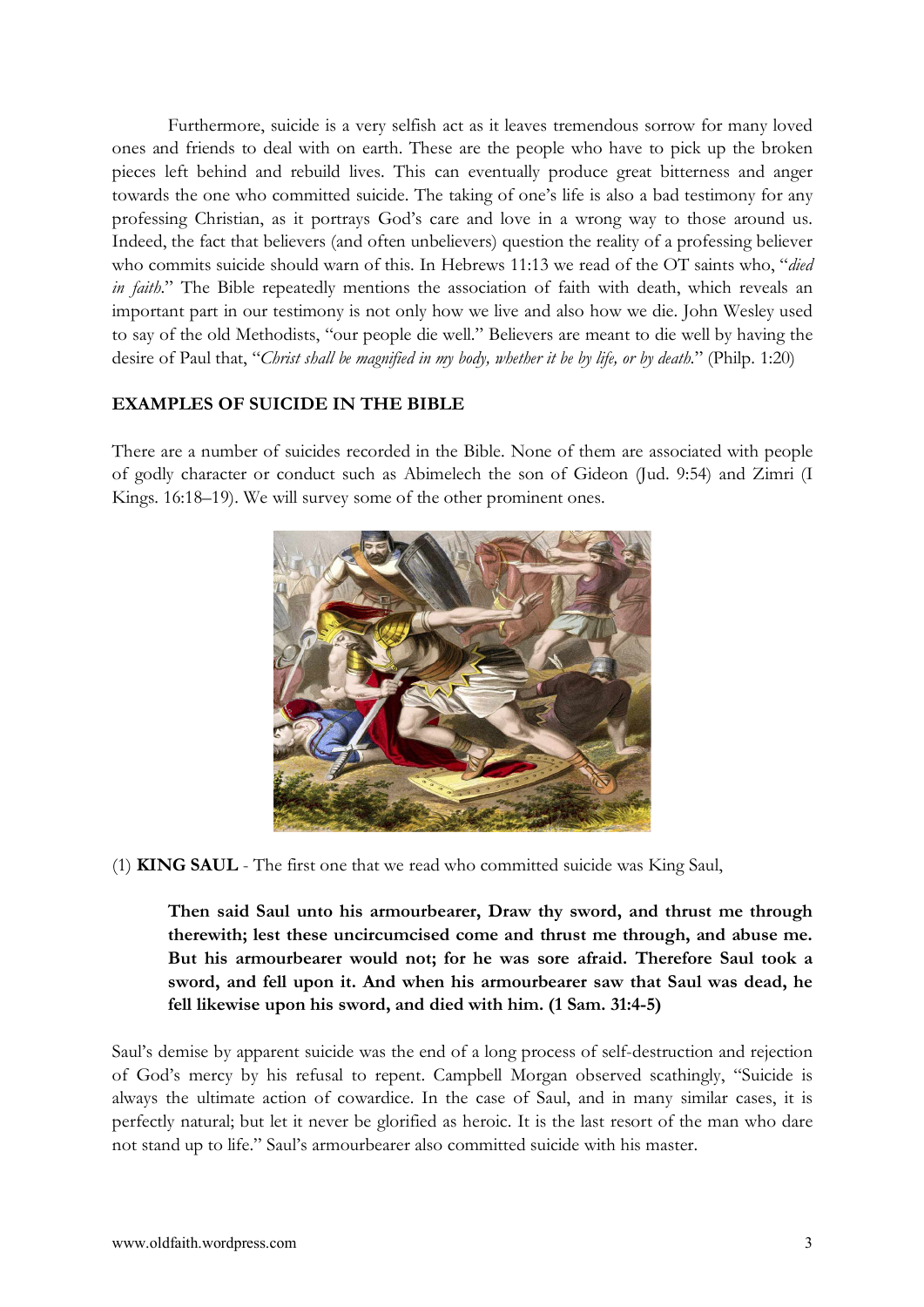(2) **AHITHOPHEL** – Another man who took his own life was David's former close advisor, Ahithophel who betrayed him. When Absalom rejected Ahithophel's counsel, he deliberately went home and committed suicide. This may have been because he could not take the thought of being rejected as he was humiliated by his loss of stature. However, more likely he took his life because Ahithophel foresaw that the strategic implication of rejecting his counsel would result in David's eventual restoration and his own death for treason.

**And when Ahithophel saw that his counsel was not followed, he saddled his ass, and arose, and gat him home to his house, to his city, and put his household in order, and hanged himself, and died, and was buried in the sepulchre of his father. (2 Sam. 17:23)**

Ahithophel showed a sound mind in prudently putting his affairs in order but a foolish one in then taking his life. It was rooted in his self-centred view of his circumstances.

(3) **JUDAS** – Probably the most notorious suicide in the Scriptures was Judas Iscariot. After betraying the Lord Jesus Christ for thirty pieces of silver, Judas admitted, "*I have sinned in that I have betrayed the innocent blood*" (Matt. 27:4). However, when the Jewish leaders dismissed his words of remorse we read, "*And he cast down the pieces of silver in the temple, and departed, and went and hanged himself*." (Matt. 27:5) Judas had the overpowering guilt of having committed the vilest of sins in betraying the perfect Son of God. He had two choices to deal with the guilt – repent and seek forgiveness or seek self-destruction. Tragically for him, Judas made the wrong choice again.

#### **BELIEVERS WHO EXPRESSED SUICIDAL THOUGHTS**

It is a reality that many believers feel at times that they wish their lives would end. We live in a sin-cursed world and we know that eternity is infinitely more wonderful than earth. Despair of life can be caused by issues like: sin, failure, rejection, troublesome homes, mental illness, and intense physical suffering.

A number of believers in the Bible have expressed the desire to end their lives. Some of these have been some of the greatest of God's saints. Saving faith does not guarantee immunity against feelings of loneliness and dejection. Moses asked God to take away his life,

### **I am not able to bear all this people alone, because it is too heavy for me. And if thou deal thus with me, kill me, I pray thee, out of hand, if I have found favour in thy sight; and let me not see my wretchedness. (Num. 11:14-15)**

Elijah was so discouraged with the seeming failure of his ministry and his loneliness that he cried,

### **It is enough; now, O Lord, take away my life; for I am not better than my fathers. (1 Kings 19:4)**

Job on a number of times pleaded with God in his sufferings to end it all,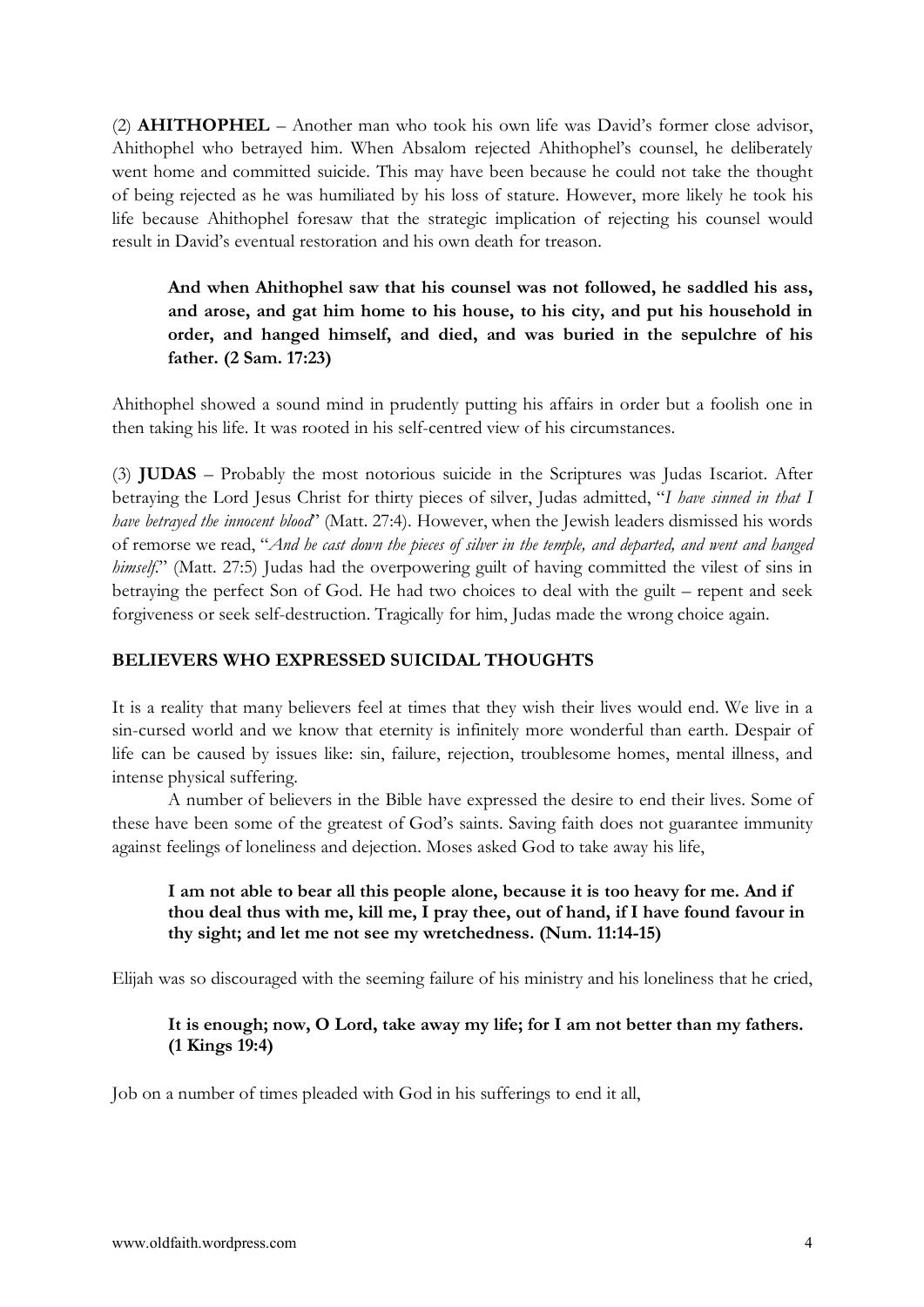## **Oh that I might have my request; and that God would grant me the thing that I long for! Even that it would please God to destroy me; that he would let loose his hand, and cut me off! (Job 6:8-9; cf. Job 7:15-16; Job 14:13)**

The prophet Jonah was angered by God's grace to the people in Nineveh that he wanted to be taken out of this world,

# **And it came to pass, when the sun did arise, that God prepared a vehement east wind; and the sun beat upon the head of Jonah, that he fainted, and wished in himself to die, and said, It is better for me to die than to live. (Jonah 4:8)**

It must be noted in all these examples that these saints of God requested of the Lord to die but they did not attempt to end their lives by their own self-will. In fact, God was able to use them again for further ministry. In Job's case his last end was greater than his beginning. It should also be noted that when the Scriptures describes these men's despair and suicidal desires it make it clear that they were wrong.

Many saints of God have endured by God's sustaining grace terrible afflictions and trials. Just read the summary of those in Hebrews 11 who, "*were stoned, they were sawn asunder, were tempted, were slain with the sword: they wandered about in sheepskins and goatskins; being destitute, afflicted, tormented*" (Heb. 11:37). In the midst of the crucible of great suffering, they did not give up, but endured to the end. They proved the anchor of God could hold them in the worst of storms.



### **WILL SUICIDE SEND YOU TO HELL?**

The Bible is silent on the possibility of a true believer committing suicide. Nor does it say what happens if to a person who does. Therefore, it would not be prudent to grant blanket assurance that professed believers who commit suicide do go to heaven. The only way to reason on this matter is from broader principles of Scripture of what we know and what we do not know.

We do know that even after regeneration, a Christian is capable of committing very serious sins e.g. David committed adultery and murder. Indeed, the taking of the life of Uriah in cold blood did not invalidate David's salvation. Reformed pastor, Miguel Núñez points out, "Suicide is a serious offense against God, as it represents arrogant violation of the gift of life the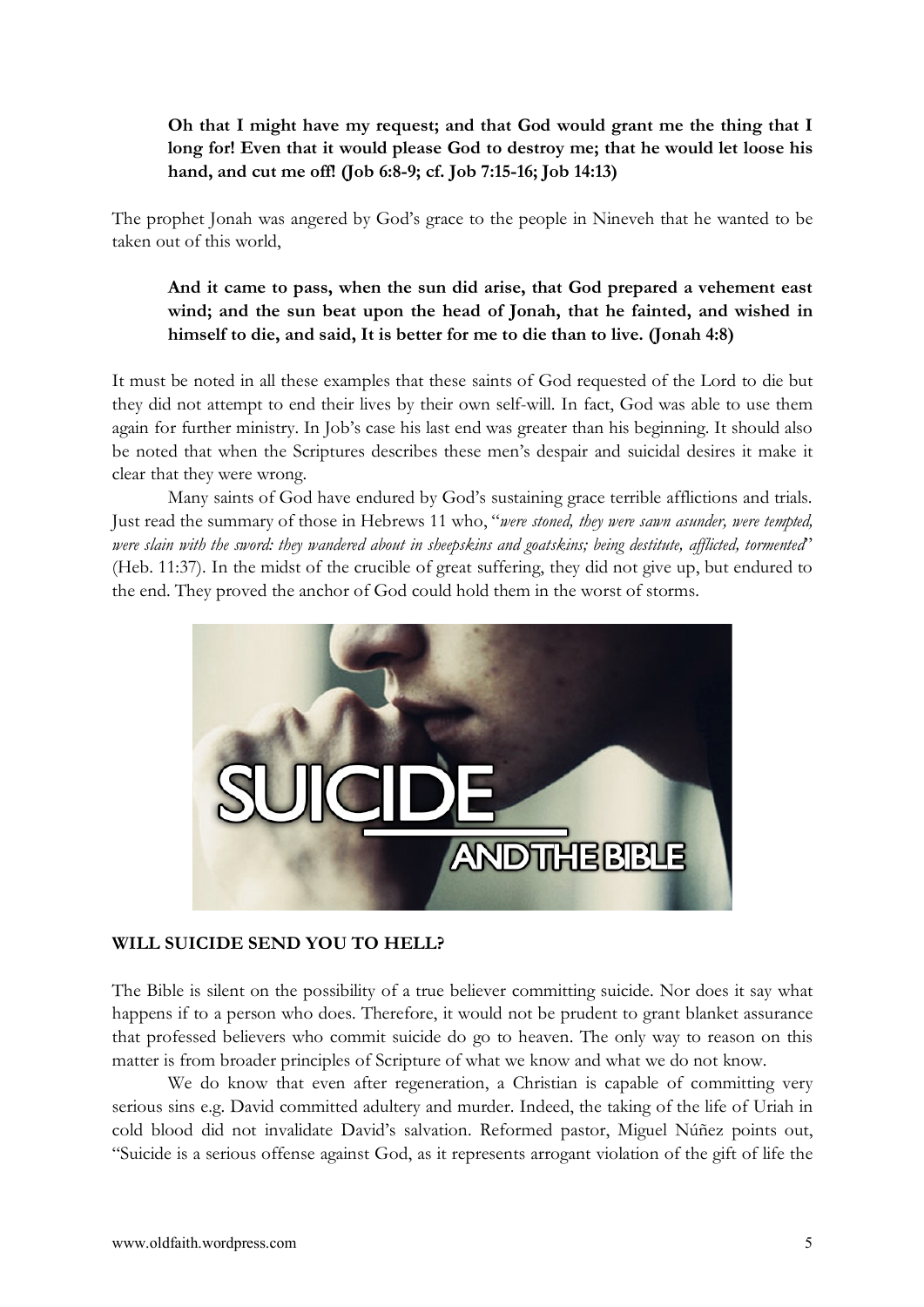Creator has given. But if a genuine believer is theoretically capable of taking another's life, why is it impossible to conceive he could ever take his own?"

We also know that suicide is a sin but it is not the unpardonable sin (cf. Matt. 12:31) so we cannot say it is a sin that cannot be forgiven. The Bible makes clear that those who are God's children have been forgiven for all their sins - past, present, and future (Col. 2:13-14; Heb. 10:11- 18). We are eternally declared positionally justified because of Christ's righteousness and not merely justifiable when we are converted. The Scriptures also makes it clear that sin and death cannot separate us who are truly born again from the love of God,

# **For I am persuaded, that neither death, nor life, nor angels, nor principalities, nor powers, nor things present, nor things to come, Nor height, nor depth, nor any other creature, shall be able to separate us from the love of God, which is in Christ Jesus our Lord. (Rom. 8:38-39)**

If "*death*" or "*any other creature*" (which arguably includes ourselves in an act of suicide) can separate us from the love of God, then it is reasonable to conclude that God's grace can overcome the sin of suicide. Jesus Christ testified of His true sheep, "*And I give unto them eternal life; and they shall never perish, neither shall any man pluck them out of my hand*" (John 10:28). If no one person (including surely ourselves) can pluck us from Christ's hand then this would be suggestive that a believer who sins in this manner cannot perish.

Death separates us from many things but not from God who has loved us with an everlasting love and given us everlasting life. Now, either that is true or it the Bible is making false promises. God does not give us temporary eternal life - otherwise, it would not be eternal. Everlasting does not mean a few years or even decades but forever! The love and grace of God is stronger than the power of death. We must rest in the assurance that the Judge of all the earth shall do right when we all appear before Him (2 Cor. 5:10).

#### **CONCLUSION**

Someone has said, "Our lives are God's gift to us. What we do with them is our gift back to God." Believers need to minister to those caught up in suicidal thoughts by pointing them to the Lord. In Acts 16 when the Philippian jailor wanted to end his life, Paul pointed him to Christ as the ultimate hope for him to live. That is a biblical pattern for every Christian to follow. To those who are contemplating suicide, we urge that you seek hope in the Person and Work of Christ who is the source of all true hope. The Church has an important role to encourage those with suicidal thoughts. One pastor put it well,

"When a believer attempts or commits suicide, he accepts as truth the same lie that a non-believer accepts. In many The Lie brewed for months or even years culminating in that one final act. To overcome the act, one must overcome The Lie. Our task is to help them overcome The Lie. It is not easy, but it is possible……**No, we will not shame you or judge you if you tell us that you are tempted by The Lie.** I suspect that many people, including me, have entertained the thought, "Better dead than alive." By God's grace we overcame through the power of the risen Jesus Christ. We know that apart from God's grace, we too would be a statistic."